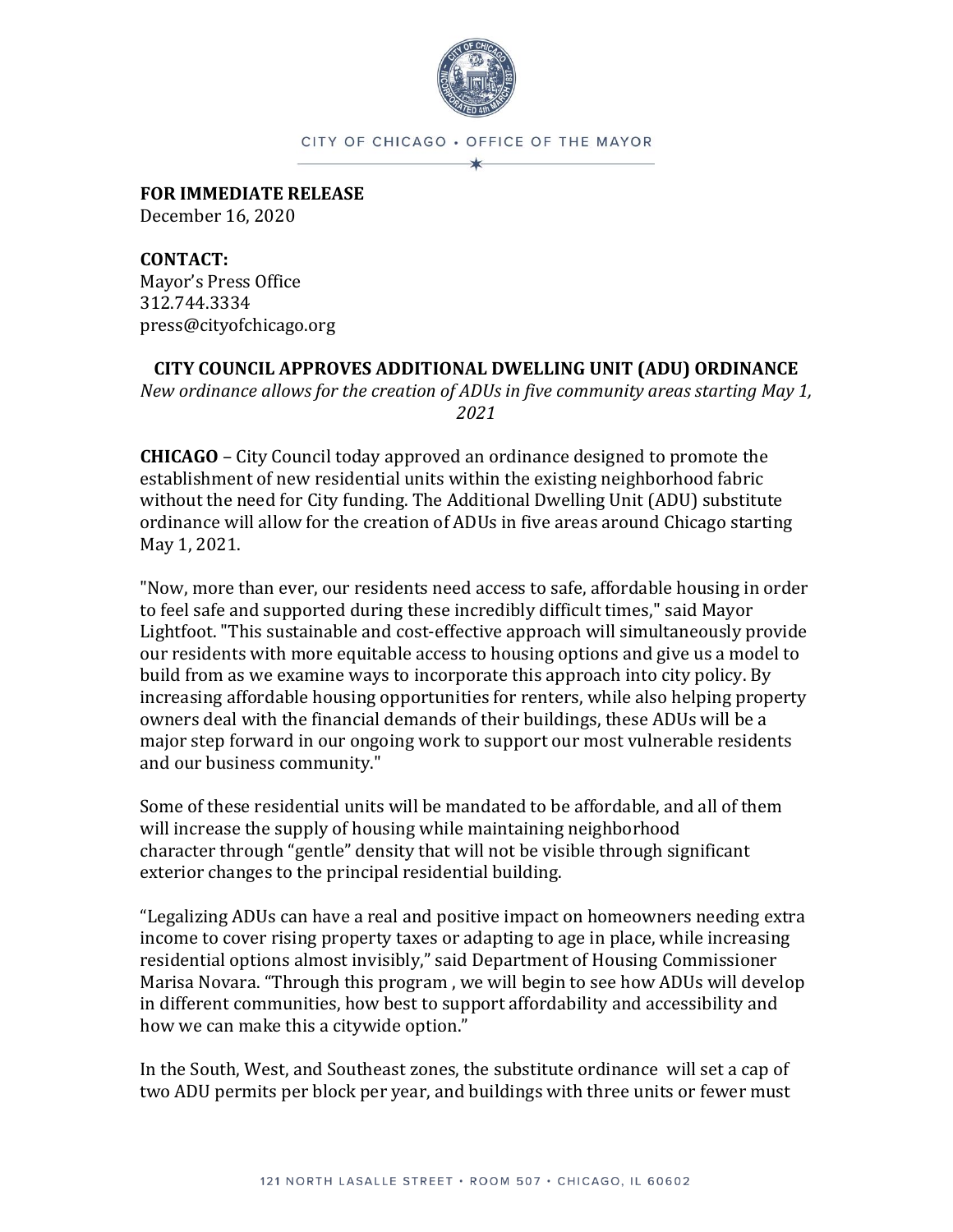

be owner-occupied. Following the three-yearevaluation period, DOH and the Department of Planning and Development (DPD) will report on ADU activities and make recommendations for a permanent citywide policy.

"Basement and attic flats and coach houses are a long-standing part of Chicago's family housing stock," said 40th Ward Alderman Andre Vasquez, who lives with his wife and children in a coach house behind the family's principal dwelling unit. "This is a tool for keeping families together and helping owner-occupied small buildings to make ends meet."

The ordinance would expand housing access to thousands of residents across Chicago by permitting ADUs, such as attics, basements, and coach houses, to become moderate-cost housing. Following decades of policy decisions that limited their construction, the ordinance would amend the City's Municipal Code to lawfully permit ADUs, ensuring more equitable access to housing options across Chicago's communities, providing financial stability for homeowners, and providing a path for existing ADUs to become code compliant.

The substitute ordinance establishes ADU areas in the following zones:

- North zone covering parts of the West Ridge, Edgewater, Uptown, Lake View, North Center, and Lincoln Square community areas
- Northwest zone covering parts of the Albany Park, Irving Park, Avondale, Hermosa, Logan Square, West Town, Near West Side, and East Garfield Park community areas
- West zone covering parts of the East Garfield Park, West Garfield Park, North Lawndale, and South Lawndale (Little Village) community areas
- South zone covering parts of the Ashburn, Auburn Gresham, West Lawn, Chicago Lawn, Washington Heights, Roseland, Chatham, Greater Grand Crossing, Englewood, West Englewood, Washington Park, and Woodlawn community areas
- Southeast zone covering parts of the South Chicago, East Side, South Deering, and Hegewisch community areas

"Through evaluation of thesezones , we will be able to gather critical information on the impact ADUs can have on the landscape of available housing in Chicago and in helping homeowners become more financially stable," said Alderman Matthew Martin (47th Ward). "I look forward to seeing how ADUs can bring more opportunities for housing options – including affordable ones - and business growth to my ward."

Chicago currently has an unknown number of existing non-conforming coach houses and basement and attic apartments that are in varying states of compliance with City regulations. A new grant program will provide financial assistance to low-